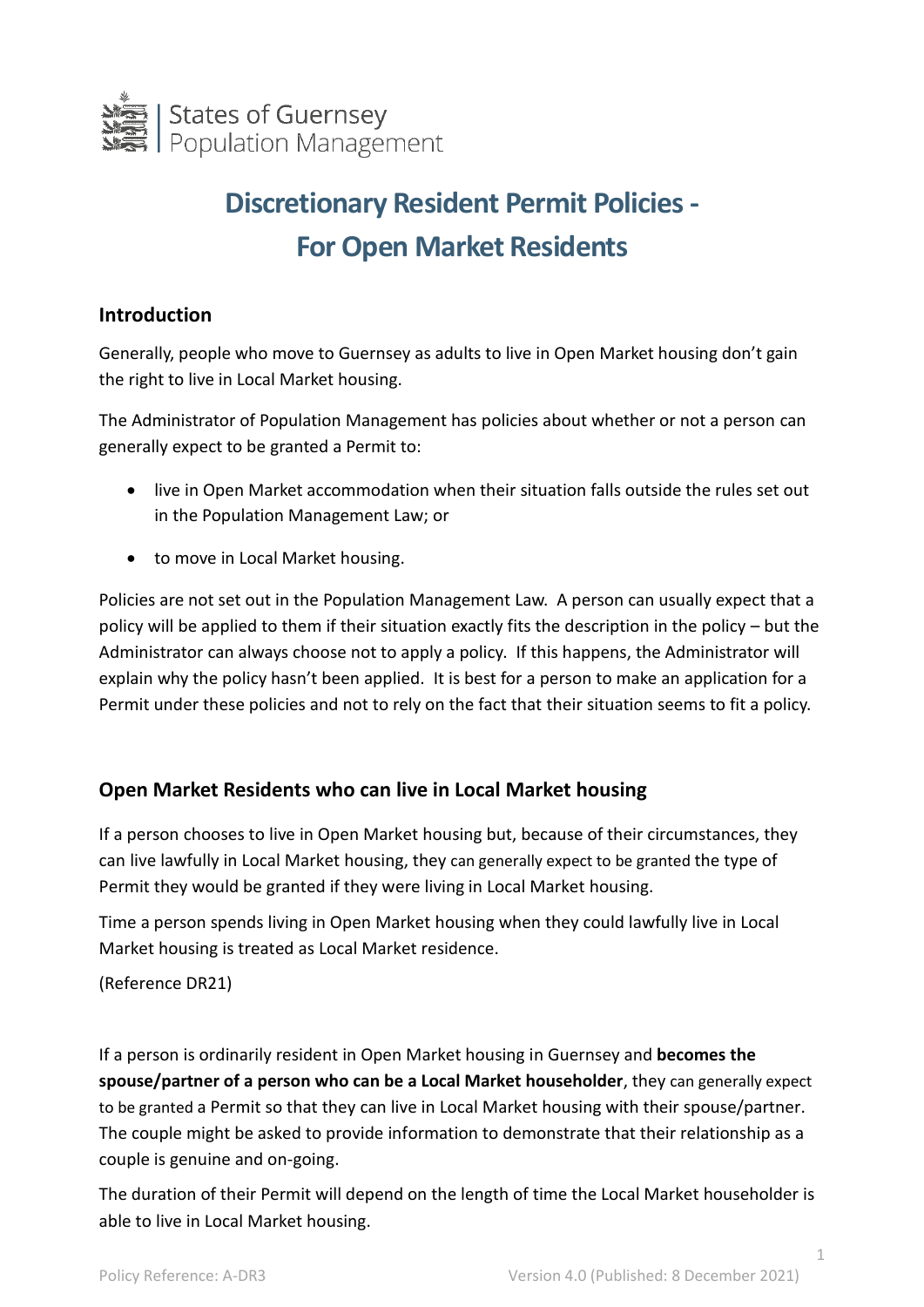Time a person spends living in Open Market housing when they could lawfully live in Local Market housing is treated as Local Market residence.

(Reference DR22)

If a person who:

- first lived in Guernsey before their 18th birthday, in the in the household of their parent(s); and
- has been ordinarily resident for the proceeding 8 consecutive years in Guernsey (of which is not all Local Market residence); and
- it becomes impossible to continue to live with the householder listed on their current Permit,

they can generally expect to be granted a Permit to live in Local Market housing as a householder until they become a Permanent Resident.

(Reference DR41)

## **Open Market Residents with additional health needs**

If a person has been resident in Guernsey for at least the whole of the proceeding 10 years and who, in the opinion of the Needs Assessment Panel, should be accommodated in a residential or nursing home, they **can generally expect to be granted a Permit so that they can live in a registered residential or nursing home**.

The person might be asked to provide information to demonstrate that they need ongoing additional support.

(Reference DR34)

If a person's only near relative is a long-term lawful resident of Guernsey, provided that the person is aged over 75; is in need of residential care (confirmation from a medical professional required); and will fund his/her own care, they **can generally expect to be granted a Permit so that they can live in a registered residential or nursing home**.

The person might be asked to provide information to demonstrate that they need ongoing additional support.

(Reference DR35)

2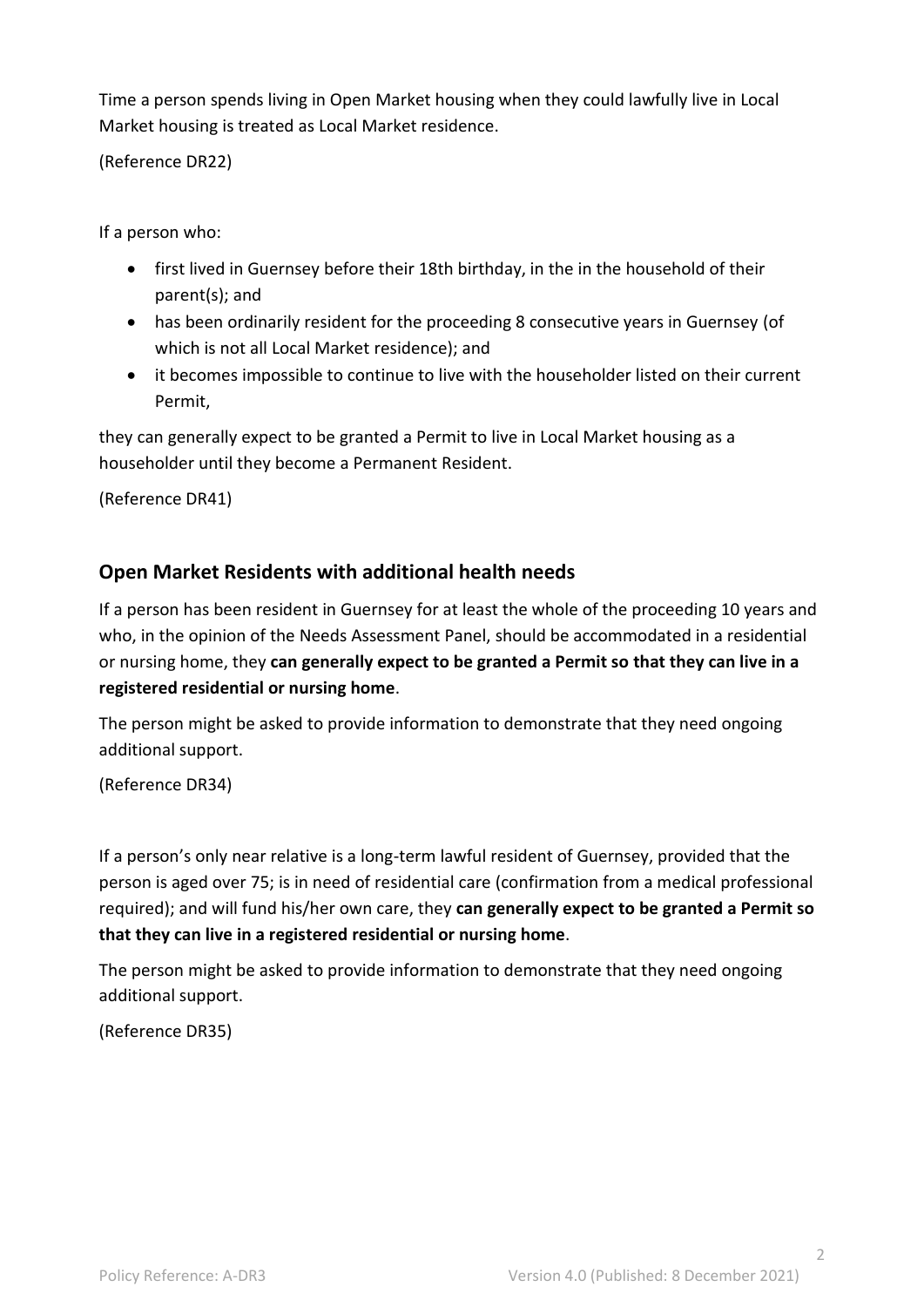If a person:

- has been resident for at least the whole of the preceding 10 years; and
- who, in the opinion of a medical professional, needs care and support; and
- has an immediate family member, who is a householder and lives in Local Market housing; and
- that immediate family member will provide care and support for them,

they can generally expect to be granted a Permit so that they can live with that Local Market family member.

The person might be asked to provide information to demonstrate that they need ongoing additional support.

(Reference DR42)

#### **Open Market Residents renovating their house**

If a person is ordinarily resident and:

- is the owner and householder of an Open Market (Part A) private family home; and
- that **home is undergoing repairs or renovations (including re-build);** and
- it is not practical for them to live in the house during the building works; and
- they can demonstrate that they can't live in alternative Open Market housing during the building works;

they can generally expect to be granted a temporary Permit so that they can live in Local Market housing as a householder for a period of up to 2 years.

A Permit issued under this policy will allow the person to temporarily house their immediate and extended family members with them in one Local Market house, and these family members will be issued with temporary Permits too.

(Reference DR25)

#### **Other Open Market Residents**

If a person lives in Open Market accommodation, and **moved to Guernsey**:

- with their parent(s); and
- before they reached the age of 25; and
- at a **time when they were still dependant on their parents** (for example because they were still in full-time education);

they can generally expect to be granted a Permit to live in Local Market housing after they have lived in Open Market housing for 14 consecutive years.

(Reference DR26)